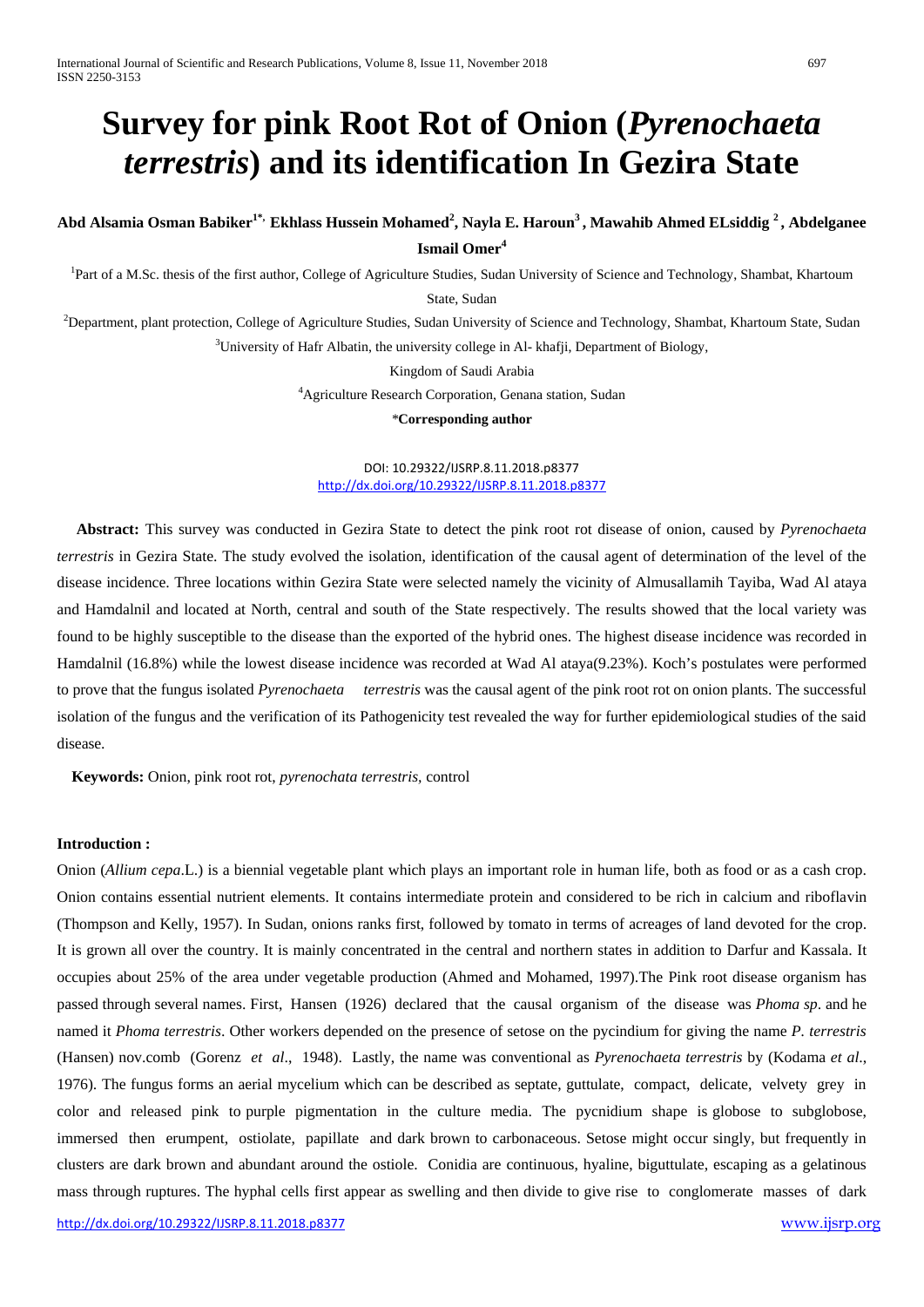thick walled bodies, somewhat resembling chlamydospores, and known as microsclerotia or resting bodies of the fungus *P. terrestris* (Elamein, 1999), On the other hand, some workers mentioned a number of *P. terrestris* isolates from different locations which vary in their growth characteristics and virulence on onion plant. From Sudan, Elamein (1999) mentioned several isolates, namely Hudeiba, Gezira, Masalamyiah, Islanj, Kassala, Wad albasal and Hilalyiah. Al-saggaf (1997) also reported one isolate in Yemen which was designated Hudramout isolate. So the objectives of this study are to: (a) Isolate and identify the causal organism of pink root disease of onion in Gezira scheme, (b) get acquainted with disease incidence in different areas surveyed.

#### **Material and Methods:**

A field survey was conducted to determine the extent of pink root infestation in Gezira onion fields. During November 2017 in Gezira state when the crop was at physiological maturity. The survey was carried out from distractive areas viz.(Almuslimih tayiba) section that is located in northern part of Gezira scheme and Hamdalnil inspection of middle section and the inspection of Wad Alataya south section. A survey was carried out in the area represented by about four fadan for each location. In each location five samples of the four directions were taken and the central area of the field was covered in 25square maters of each sample (figure1). The data collected were expressed a percentage of disease plant out of the total of plant inspected as fallow

Disease incidence: No. of infected plants x100

Total No. of plant assessed

#### **Isolation of causal organism**:

Isolation of causal organism infected onion plants with prominent pink-root disease symptoms were selected and their roots were first washed in running tap water for 20 min, then cut into small pieces  $(0.5 - 1 \text{cm})$ , soaked in 0.5% sodium hypochlorite (10% Chlorox) for surface sterilization, rewashed in sterilized water and dried between two pieces of sterilized filter paper. Three root pieces were inoculated equidistantly, in each Petri dish containing Watson's medium (W.M) with sterilized wheat straw. The medium was prepared by dissolving 3g Sodium nitrate + 1g magnesium sulfate + 20g agar in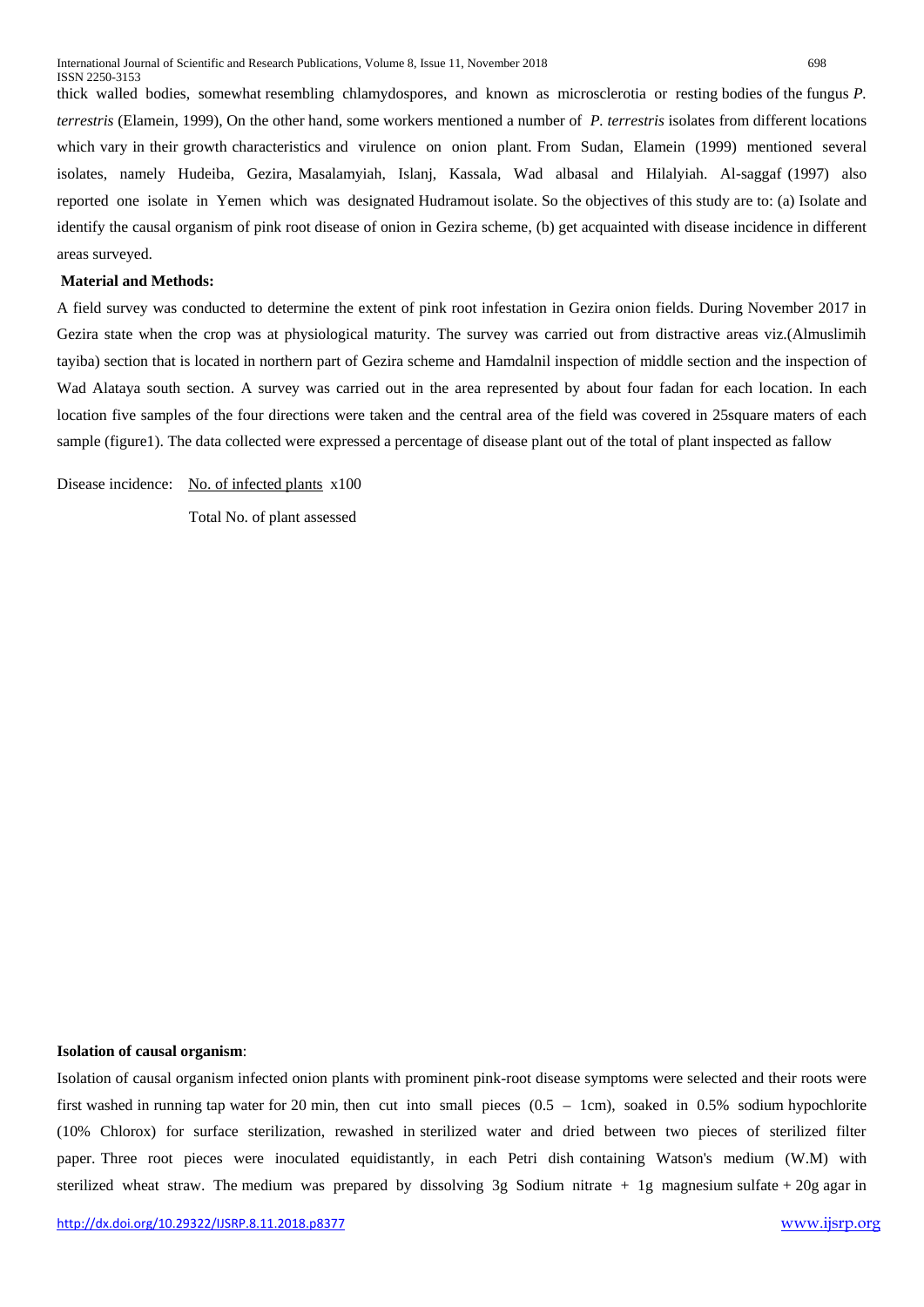1000 ml distilled water, autoclaved at 121˚C for 20 minutes and then tetracycline hydrochloride was added at the rate of 50 mg/l when the medium temperature came down to 60°C. The inoculated plates were incubated at 28°C for 4 to7 days (Alsaggaf, 1997; Elamein, 1999; Adam, 2003). To obtain pure culture, subculture were made on potato Dextrose Agar medium (PDA) from growing hyphaltips showing pink coloration on wheat straw following Al-saggaf's procedure. The subcultures were incubated at 28ºC for 7 days. Stock cultures were kept in slant in McCartney bottles by placing small pieces of the hyphae tips taken from the pure culture. They were incubated for two weeks at 28ºC and then stored at 5ºC to be used for further studies (Elamein, 1999).The samples brought for laboratory investigation were kept in paper bags and in polythene bags and stored in refrigerators for further investigation.

#### **Isolation from soil:**

Soil samples were taken randomly from infected plant field in plastic bags, after the soil was mixed thoroughly, one gram was taken and added to 100 ml sterilized distil water. Five ml of this suspension were taken by 25 micro pipettes and added to other 100 ml of S.D.W. in test tubes. Three samples were taken for the purpose of the study. To each of the four Petri dishes containing PDA, one ml suspension taken from the last dilution was added. The Petri dishes were incubated at ±28c and examined under the microscope for fungal growth.

#### **Isolation from pink root rot infected sample**

Roots of onions with typical pink root symptoms, where collected from plants grown on clay soil in Al Gezira state for different inspections, and received to lab in the college of agricultural study of Sudan university of science and technology, the roots were washed thoroughly under running tap water and plotted dry with a paper towel. to obtain stellar pieces of these roots ,the peel of each root was removed , the root cut in to 5-mm long pieces dipped in to chlorox (0.5% sodiumhypochlorite) for 5-10 second and plated on filter paper towel dry ,then a pieces were Plated on water agar (W.A) in Petri dishes (4-5) per plate and sealed with Para film and incubated under 24<sup>c</sup>temperature. After four days, colonies grown on as the *Fusarium spp*, these colonies placed on other medium PDA, Watson, and wheat straw) and determined the presence of pink color on culture, confirmed to *P. terrestris* as the infected roots.

#### **Identification of the causal fungus:**

To identify the causal fungus, the morphological as well as cultural characteristics of the isolated fungus were recorded in W.M+ wheat straw incubated at 28<sup>o</sup>C for 14 days.

Verification was conducted through charts, descriptions of CMI for pathogenic fungi and bacteria (1970) and books of Demataceous Hyphomycetes Ellis (1971) and genus Fusarium by Booth (1971).

#### **Pathogenicity Test**:

Soil infestation was made by mixing 2 kg of sterilized soil with 100 g of fungus inoculums (Al-saggaf, 1997). Ten pots were used. The soil of five pots artificially, infested while that of the other five pots was not infested to serve as control. All pots were watered for two days prior to seed sowing to activate the fungus. After 5-8 weeks the seedlings were up-rooted and examined for symptoms development.

## **Experimental design**

The experiment was arranged in a Complete Randomized block Design.

# **Statistical analyses**

The obtained data was statistically analyzed according to analysis of variance (ANOVA) Duncan's Multiple Range Test (DMRT) was used for means separation using Mstat-C statistical package (MSTAT-C .1991).

# **Results and Discussion:**

<http://dx.doi.org/10.29322/IJSRP.8.11.2018.p8377> [www.ijsrp.org](http://ijsrp.org/) This study was carried out in Al- Gezira scheme, since it has not been previously surveyed only surveyed area is Zalingi region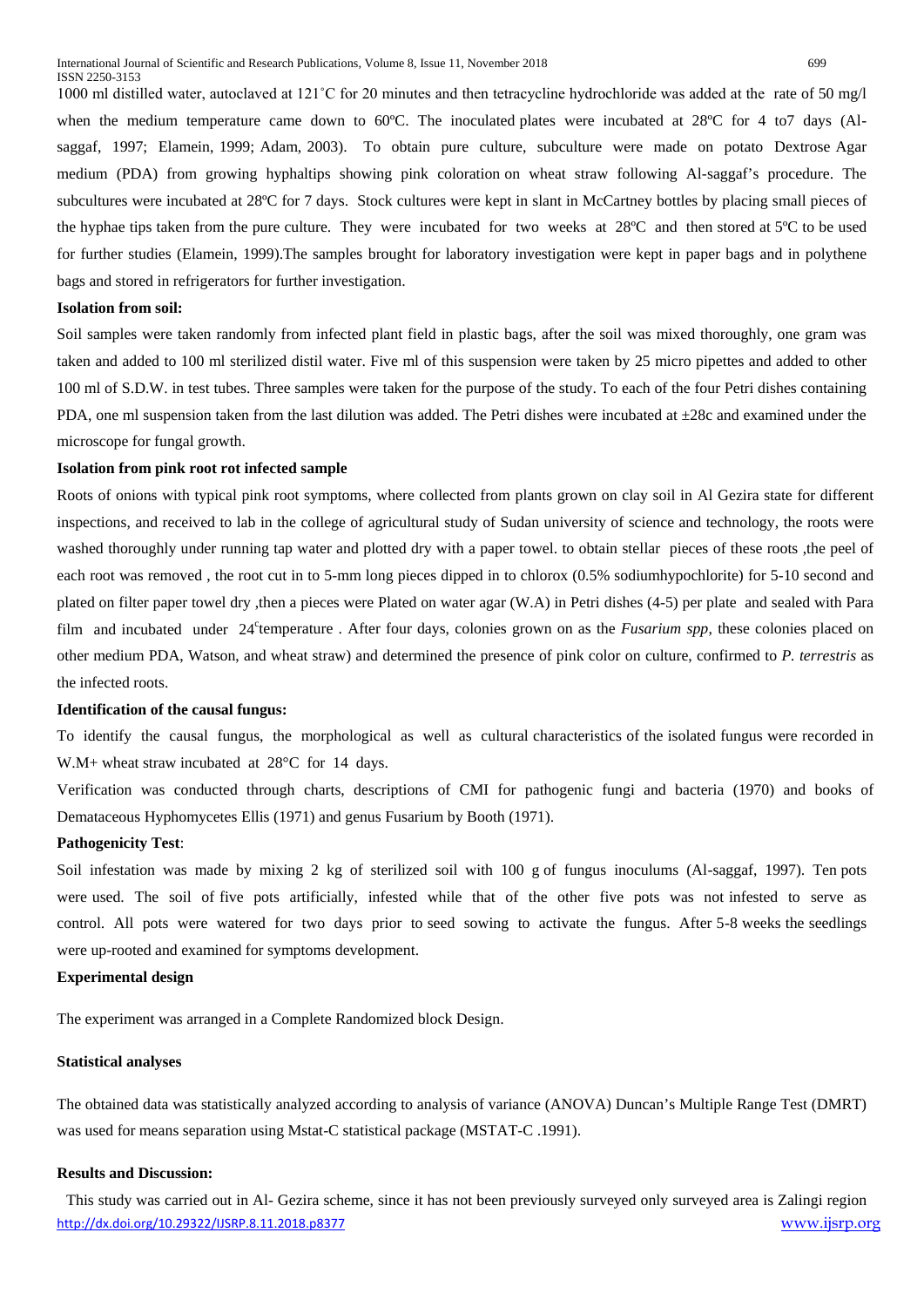in west Darfur. However, all studies were based on comparisons between species and their degree of resistance to disease. During the present investigation a field survey was conducted to gather data on the severity of pink root rot of onion from growing distractive area on Gezira State. Survey was demonstrated that the majority of areas were affected by the fungus *Pyrenochaeta terrestris* such as (Al muslimih tayiba) section that is located in northern part of Gezira scheme and Hamdalnil inspection of middle section and the inspection of Wad Alataya south section. A survey was carried out in the area represented by about four fadan for each location. The result in Table 1 Figure 1 showed that there was a difference in disease incidence of pink rot disease in the different scheme. It was found that the rate of infection in the northern section of the almuslimih bureau of tayiba (11.07) and in the central inspection Hamdalnil (16.8) in the southern section of inspection of Wad al Ataya (9.23) . It is clear from these percentages that Hamdalnil inspection is the most affected area that is because the farmer in this area used to grow the local variety 'sagi' which recorded in our results the highest incidence, on the other hand farmer were ont aware of the disease and its importance. However, different local names of the disease are used in different areas of study. i.e.(Alhanani and Alhimor). All these facts above lead to the high incidence in this area (Hamdalnil). The isolate confirmed as *Pyrenochaeta terrestris* on the wheat straw on PDA (figure2) (Watson1961). The isolate found in the present study matched the morphological description of *Pyrenochaeta terrestris* in culture by (Kinsey, 2002).(figure 3&4)



Figure2 Survey for pink Root Rot of Onion (*Pyrenochaeta terrestris*) In Gezira State

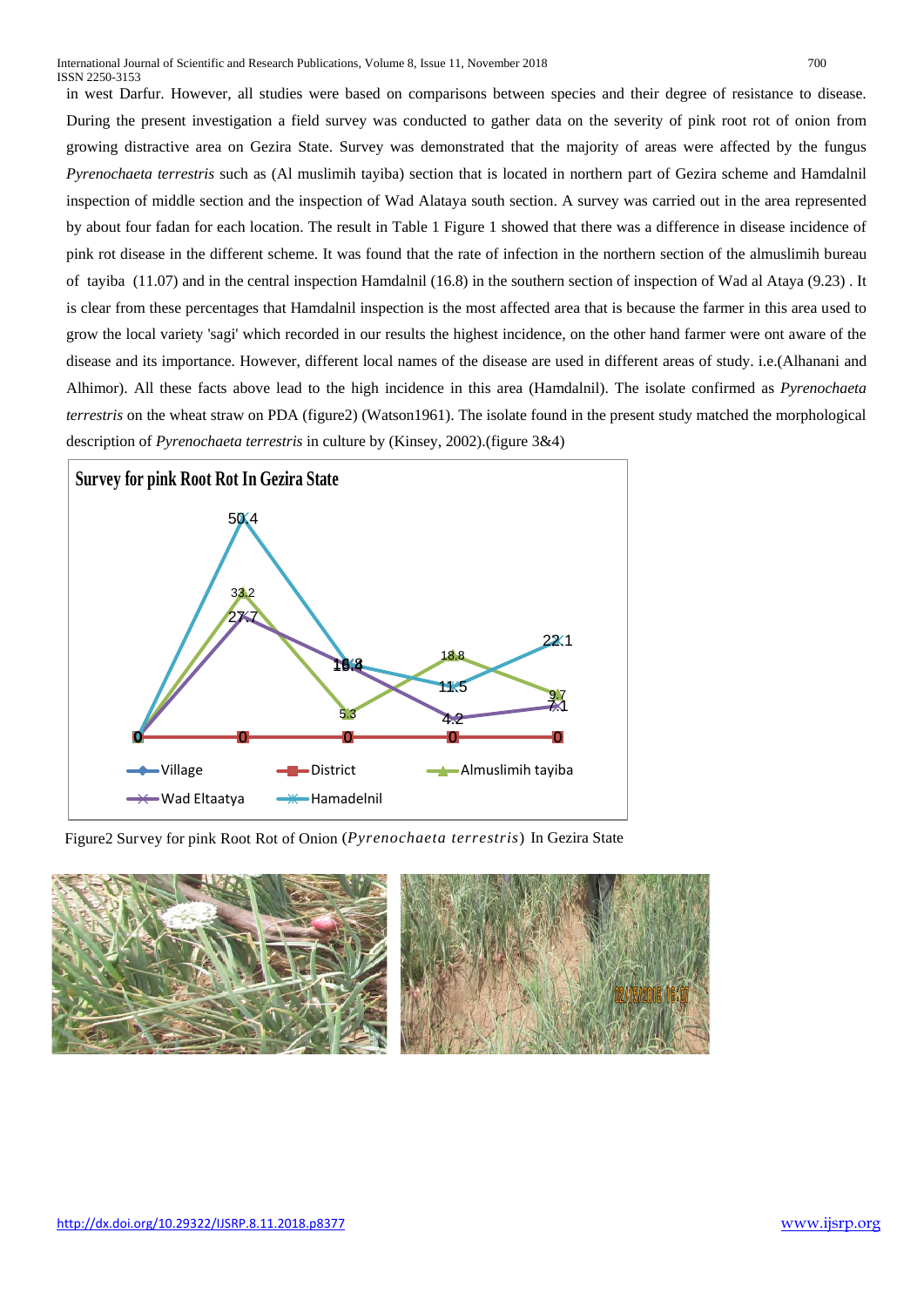

Figure 4.Onion roots with symptoms of pink root diseaseFig.3.fungal growth on the wheat straw on P.D.A.

#### **Pathogenicity Test:**

In the Pathogenicity test, the roots of the inoculated seedlings showed typical pink root disease symptoms, water soaked areas, turned yellow and shriveled or turned purple and pink to purple color. It became semitransparent and could be easily peeled-off or severed. The leaves became dry and the tip withered. The re-isolated fungus gave similar cultural characteristics to the original culture isolate from the symptomatic (pink root-affected) onion seedlings. All Koch's rules were satisfied and the isolated fungus was verified as the causal pathogen of the pink root disease in onion plants under study (Kinsey, 2002).

### **CONCLUSION:**

This survey showed that onion roots can be colonized by various pathogenic fungi. However, the impact of these pathogenic fungi depends on their distribution (frequency) and infection levels (severity). It also confirmed the presence of *Fusarium spp*. Further studies are required to better understand onion root pathogen interactions and the overall impact of these root diseases on onion crop and ultimately yield. The successful isolation of this fungus and verification of its pathogenicity reveal the way for epidemiological study of this disease.

#### **REFERENCES:**

- Adam, A. I. 2003. Uses of Different methods for the control of pink root rot disease (Pyrenochaeta terrestris Hansen) of onion (Allium cepa .L.) in Nyala Province. Ph. D. Thesis, Univ. Khartoum, Sudan
- Ahmed, M. K. and Mohamed, E. I. 1997. Indigenous vegetables of Sudan: Production, utilization and conservation. www. yahoo. com http // oleri culture org/tag/ vegetables/ more9. Html /hattp:// www.ipgri. Cgiar. Org/ Publications /html Publications /500/ ch/ E.
- Al-saggaf, S. M. 1997. Studies on pink root disease of onion Pyrenochaetaterrestris (Hasen) Gorenz, Walker and Larson in wadi- Hadramout- Yemen. M. Sc. Thesis. University of Khartoum, Sudan.Book Co., Inc., New York.pp. 611.
- Booth (1971).the Genus Fusarium.Wallingford, U.K., CAB Brown, W. M. 1999. Red root rot more common on corn this fall. Pest Alert.**16**(22).
- Davis, G. N. and Henderson, W. J. 1937.The interrelation of the pathogenicity of Phoma and Fuserium on onion.*Phytopatholog*27: 763-772.
- Elamin, I.H.(1999) Investigations on onion pink root disease in Sudan. Ph.D. thesis, University of Khartoum,Sudan.